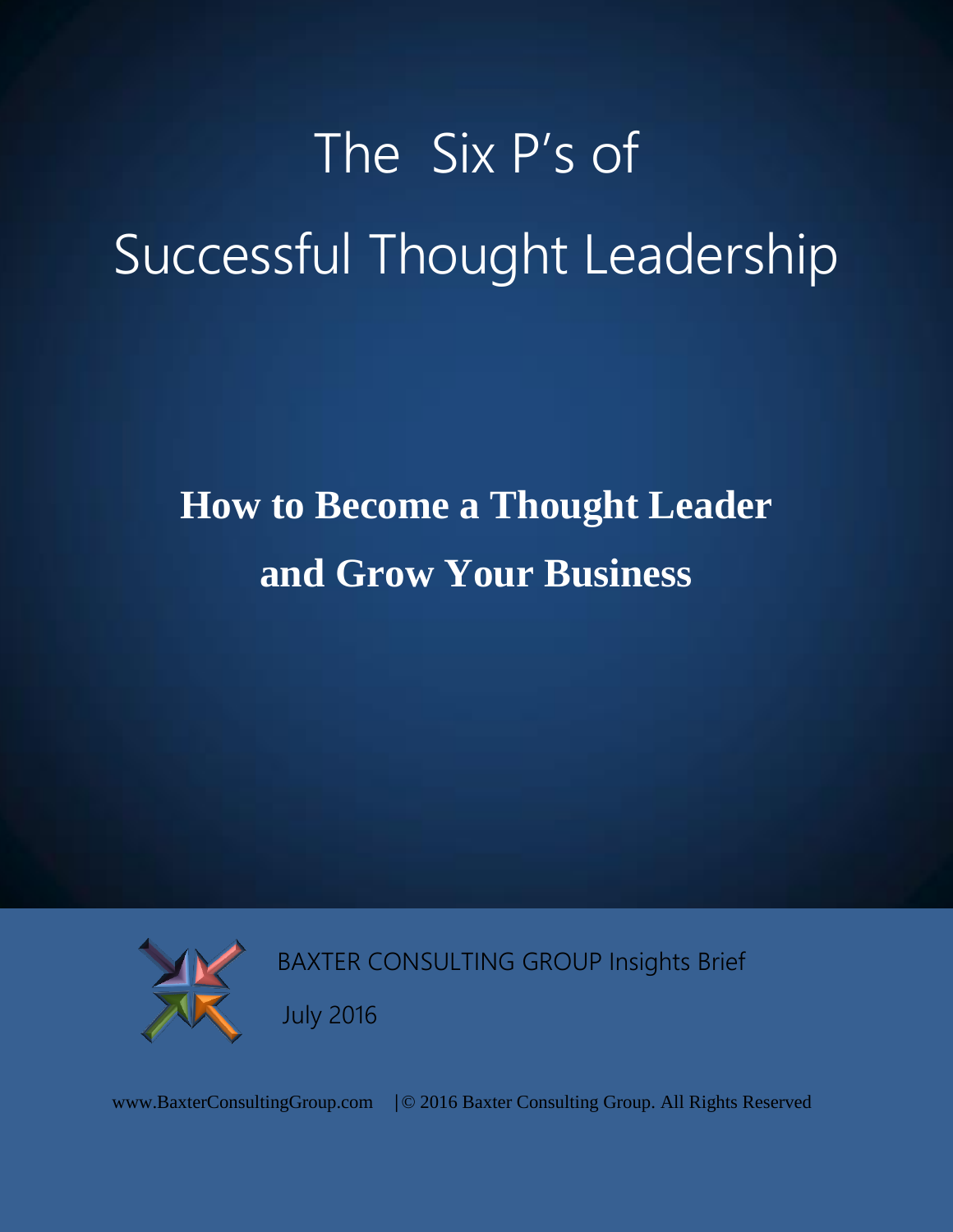#### **Market Leaders Are Thought Leaders**

How can a company build a powerful brand that resonates with its customers' needs? Become a trusted source that customers will turn to when they need solutions? Create deep, lasting customer relationships? What do companies like Apple, Nike, McKinsey, Merrill Lynch, Kaiser Permanente, IBM, and Accenture have in common? These companies excel not just because of the competitiveness of their products, distribution, and pricing. They are market leaders because they are also thought leaders.

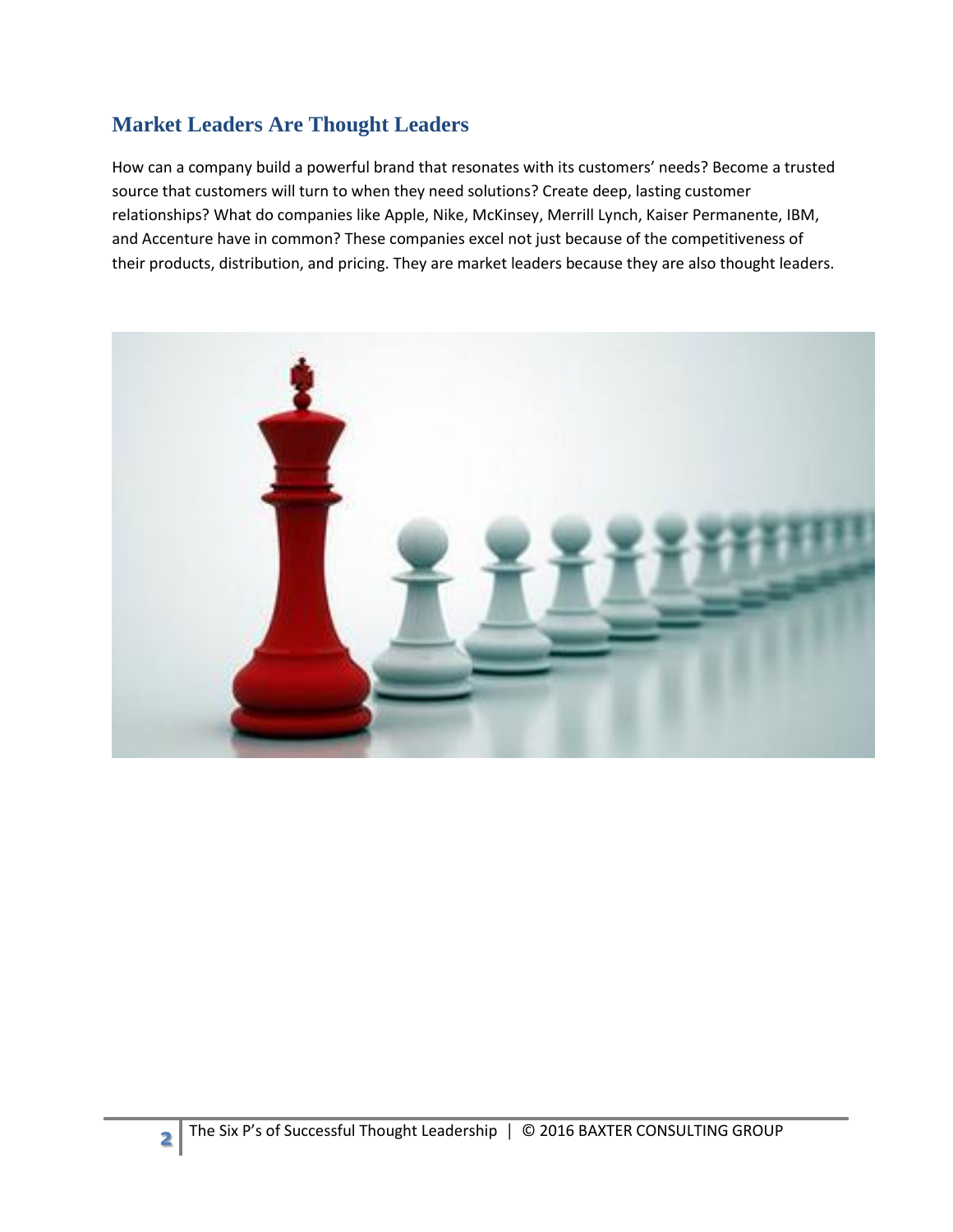### **How Thought Leadership Empowers the Customer Lifecycle**

At its core, thought leadership is the creation of a unique viewpoint and in-depth, proprietary insights of high relevance to customers' lives. Therefore, establishing a thought leadership position often begins with conducting branded research and thought leadership studies. Unlike most company knowledge, thought leadership insights are shared publicly to empower all aspects of the customer lifecycle: awareness, engagement, purchase, retention, and advocacy (Figure 1).

- **Awareness.** Thought leadership insights are, by definition, groundbreaking, timely, and highly newsworthy. These insights can be leveraged to create powerful public relations campaigns to spread awareness of your brand. In addition, they can be used to create high-content advertising and messaging that catches the attention of your customers.
- **Engagement.** Thought leadership creates the opportunity to develop deep relationships

with customers. Through social media, website content, original articles, and video, you can focus on who you are as a company, not just what you sell—moving the dialogue from price, product features, and short-term sales, toward long-term customer connections and trust.

- **Purchase.** Thought leadership initiatives can create deep insights on how best to relate to, communicate with, and sell to your customers. Research and insights can be used to develop salesforce education, sales resources and messaging, and ecommerce content.
- **Retention.** Thought leadership can increase customer retention through ongoing dialogue on topics that matter most to your customers—through social media, newsletters, and the continued development of research and content that keep your customers engaged.
- **Advocacy.** Thought leadership can lead to powerful word-of-mouth marketing by creating valuable content your customers want to share actively with friends and family.

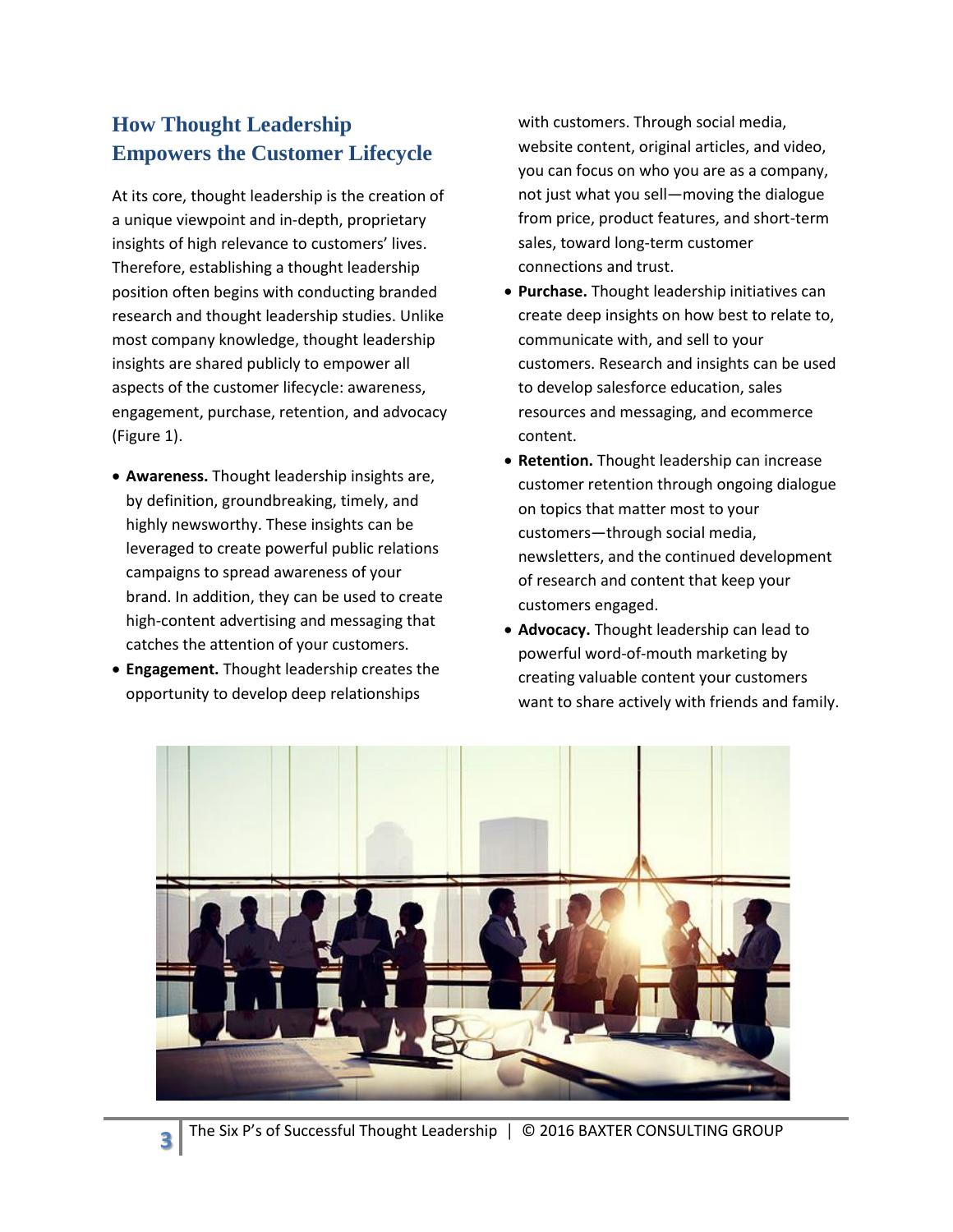

#### Figure 1: Thought Leadership and the Customer Lifecycle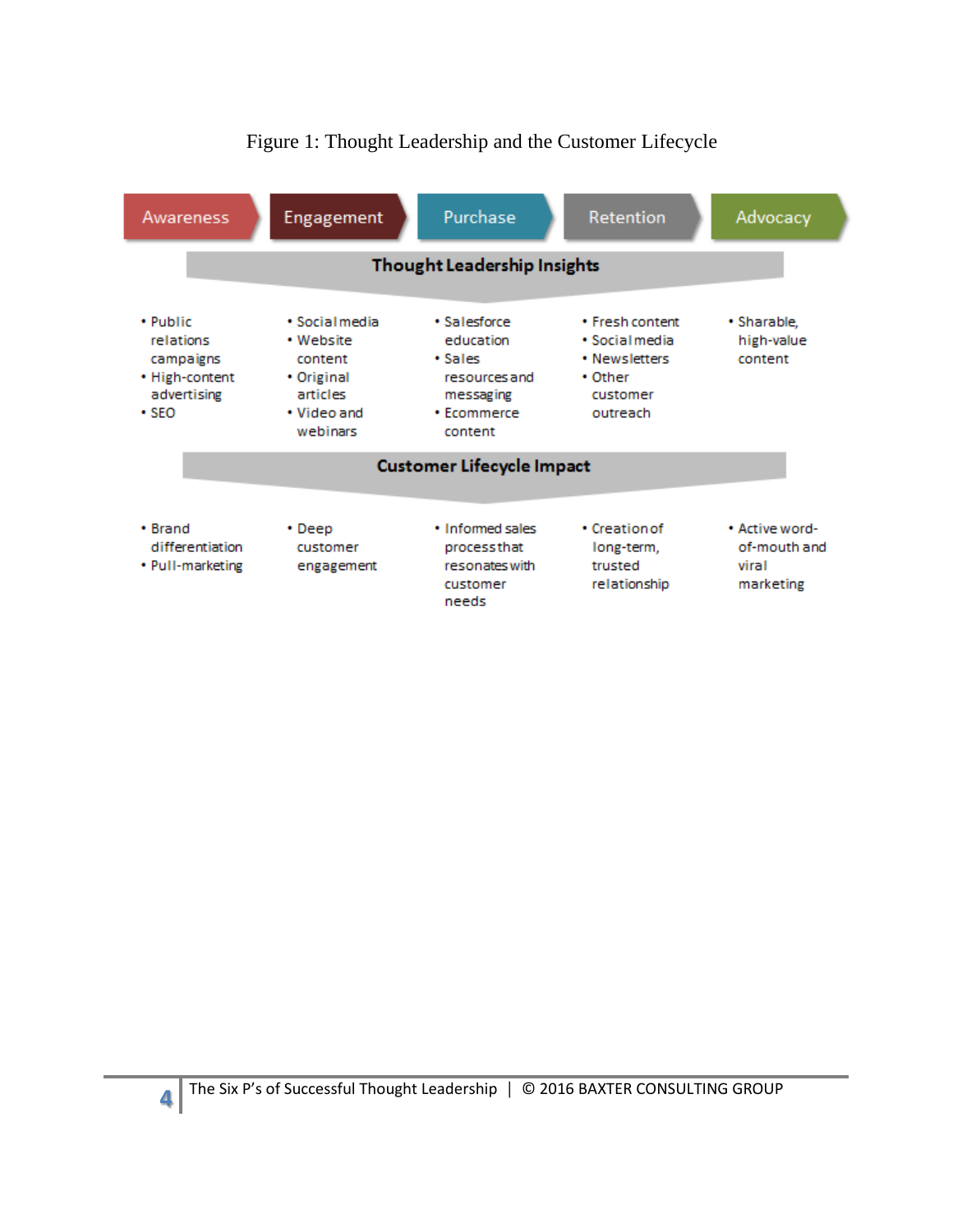### **The Six P's: A Gameplan for Thought Leadership**

Although many companies strive to be thought leaders, few succeed. Through decades of experience working with clients to envision, design, and launch thought leadership campaigns, we have identified the following "Six P's" of successful thought leadership (Figure 2).

**Plan** with both prudence and practicality. Before launching a thought leadership campaign, clearly identify your business objectives and potential metrics. Identify resources, budget, timeline, milestones, and expected ROI. Then measure your results against your success metrics. Thought leadership requires long-term vision, but staying grounded in your business objectives and results will help you build an initiative that benefits both your customers and your company's bottom line.

**Position** around a topic that will forge a powerful personal connection between your company and your customers. Thought leadership must be big, important, and game-changing. What is most important in your customers' lives? What is top of mind for them each day? What keeps them up at night? Connecting with your customers around their greatest hopes, dreams, or worries will win their minds, hearts, and loyalty. The topic must also be aligned with your company's expertise and offerings. You should have the experience and credibility both to be a leading expert on the topic, and to create the best solutions. And finally, position around a topic that is timely. Why is this topic now more important than ever? A topic that is timely will both grab your customers' attention and help attract widespread attention in the national media.

**Pioneer** a new way of thinking about a topic of high importance to your customers. Very often this requires original research and though leadership studies that uncover new dimensions, trends, challenges, and solutions. Original research creates a formidable barrier to entry: proprietary knowledge, insights, and a viewpoint your competitors can't replicate. To maximize impact and media exposure, ensure your research and methodology are robust, credible, and nationally representative. Your research findings must then be translated into a powerful narrative that is clear, compelling, and forever changes the way your customer think about their lives.

**Promote** your findings to your key stakeholders, who may include company leadership, employees, partners, the media, and your customers. Internal buy-in and education is a necessary first step before external outreach. Identify, educate, and empower your outreach team—including media spokespeople, partner liaisons, and employee educators—to be adept with the key talking points. Be creative and aggressive during your external outreach, whether through PR campaigns in consumer and trade media, webinars, website content, original articles, videos, active social media engagement, or high-content advertising. But remember that the first rule of selling thought leadership is to sell without selling. Never appear to be self-serving. In a thought leadership campaign, you are promoting groundbreaking content to improve your customers' lives. Done right, and customer loyalty, engagement, and sales will follow.

**Practice** what you promote. If your thought leadership research identifies a pressing consumer need, be ready to talk to the solutions you are putting in place. If the research uncovers consumer passions, priorities, and beliefs, look for ways to reflect these attitudes in your company culture and way of doing